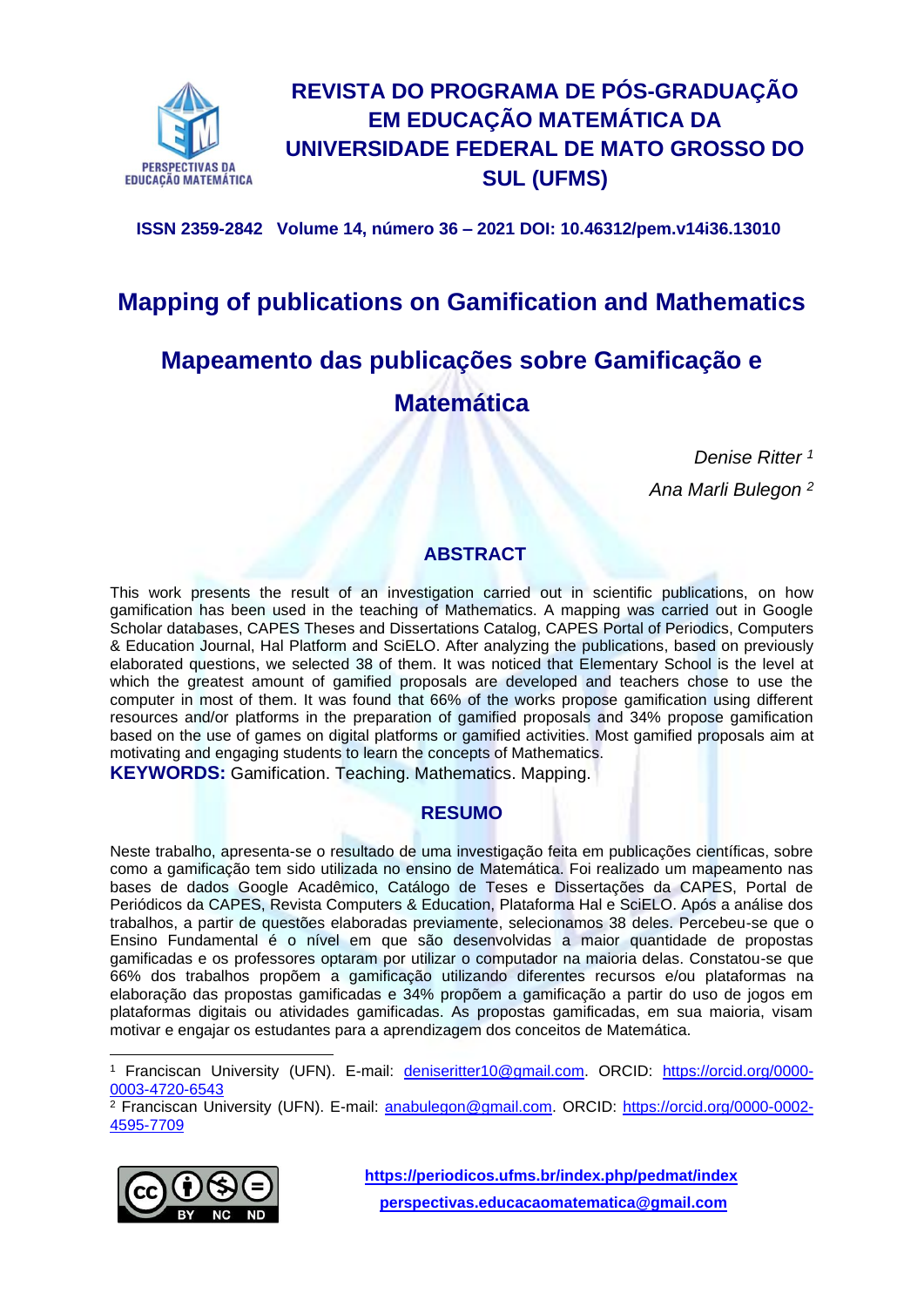**PALAVRAS-CHAVE:** Gamificação. Ensino. Matemática. Mapeamento.

#### **Introduction**

Gamification is a widely used strategy nowadays to motivate people in performing various activities, such as training, courses, in learning foreign languages, as is the case with Duolingo<sup>3</sup>. Boller and Kapp (2018, p. 41) point out that "Gamification is effective when you want the individual to stay engaged with the content or the experience for a long period of time." Given this, it can be seen that this is an interesting strategy that can be used in a variety of contexts, including educational.

Gamification can be used in the educational context to motivate students and engage them in performing an activity. According to Barbosa, Pontes and Castro (2020), the learning incentive generated by the use of gamification is due to several game elements, such as mechanics, reward systems, levels, time, and narrative, among others, which encourage students' engagement in the study of mathematical concepts. From this perspective, gamification can be used in several disciplines, such as Mathematics, to engage students and motivate them to learn the concepts.

Gamified proposals can be planned with or without the use of Digital Information and Communication Technology (DICT). This depends on the resources available, the goal to be achieved and the creativity of the teacher in planning these activities.

From this perspective, this paper aims at presenting the results of an investigation of scientific publications on how gamification has been used in mathematics teaching. To this end, a mapping was performed in order to identify studies on this topic and analyze them. Considering the potential of gamification, the next section presents some reflections on this strategy, followed by the methodology used, the analysis and systematization of results, the final considerations and references.

#### **Gamification**

Gamification is an important strategy that can contribute to the teaching and learning process of mathematical concepts. According to Alves (2015, p. 98), gamification is "[...] the use of game-based mechanics, aesthetics, and thinking to engage people, motivate actions, promote learning, and solve problems". Boller and

<sup>3</sup> Platform/application for language learning [\(https://pt.duolingo.com/\)](https://pt.duolingo.com/).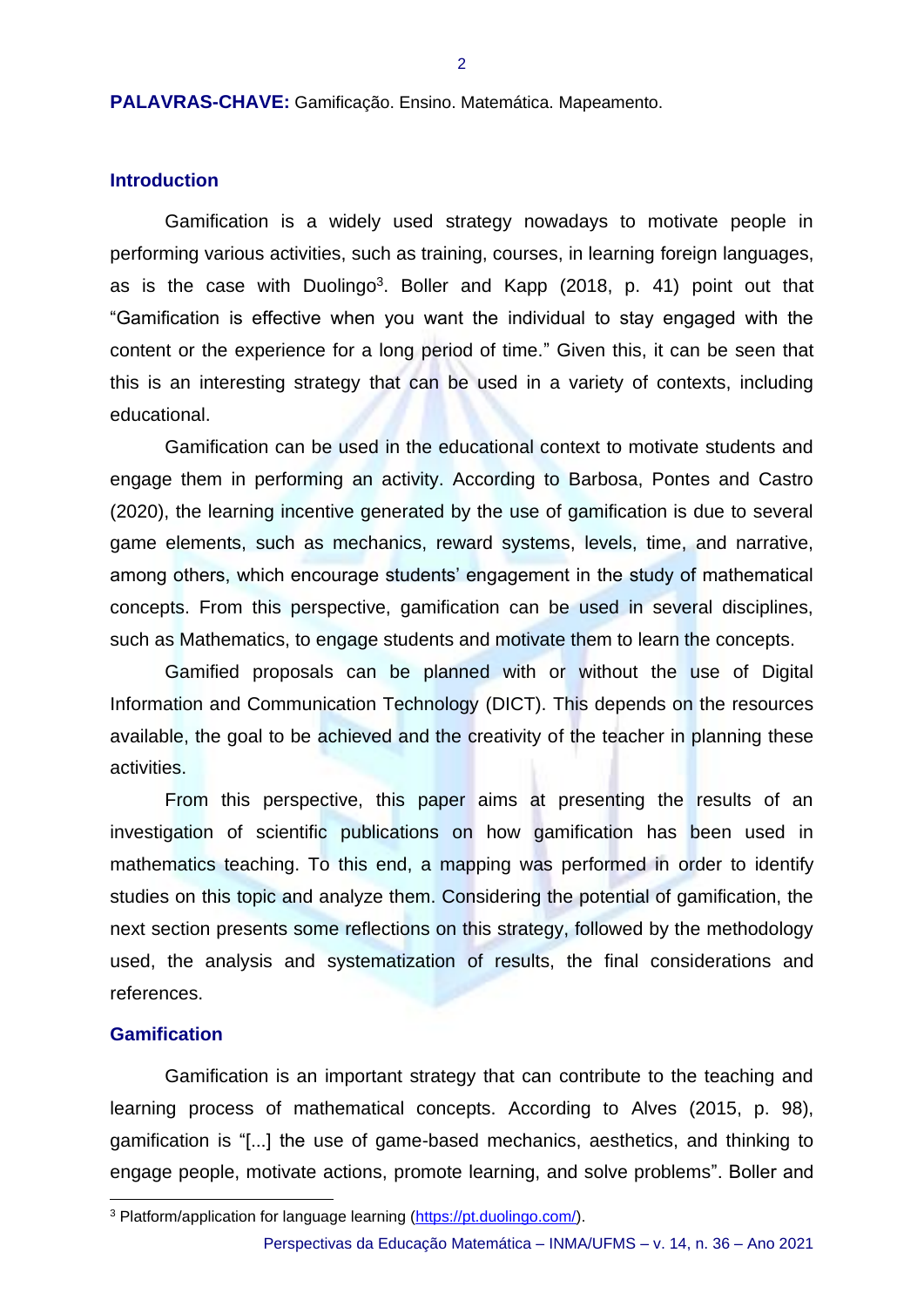Kapp (2018, p. 41) point out that "Gamification is about the use of game elements in a learning situation; the use of parts of a game in instructional design, without implying the creation of a complete game." Thus, it can be seen that the concept of gamification is supported by the use of game elements to create gamified learning situations, that is, the use of game elements to enhance an experience.

Burke (2015, p. 62) emphasizes "Gamification motivates people during the long learning process and expands the classroom environment to provide learning opportunities for geographically dispersed students with varied abilities." Hence, it can be seen that gamification is a strategy that, if used in the teaching and learning process, has the potential to motivate students and contribute to the learning of concepts. According to Alves (2015), motivation is an important element when talking about gamification and learning, because people get involved and devote time to a certain activity in search of fun and positive emotions.

By using elements of games, gamification has the ability to make the process of the subject's relationship with knowledge more fun and enjoyable, thus increasing their level of commitment and engagement (BUSARELLO, 2016). Corroborating this idea, Barbosa, Pontes and Castro (2020, p. 1608) highlight that

> Gamification has the ability to contribute to the teaching of mathematics due to the use of different elements of games, such as the creation of goals, the use of specific rules, and the use of feedback, the point scale, the ranking; in addition to the competitive stimulus between students, which entails as a motivating factor to mathematical learning.

Alves (2015) stresses that gamification is a learning strategy that enables the achievement of a learning objective in an interactive and fun way. According to Boller and Kapp (2018, p. 41), "Gamification is effective when you want the individual to stay engaged with the content or experience for a long period of time." In this perspective, Alves (2015) highlights that gamification will be effective in the teaching and learning process if it is used to achieve specific objectives

The essence of gamification, according to Busarello (2020), is not in the technology, but in an environment that stimulates the diversity of learning paths, decision and reward systems, thus raising motivational and engagement levels.

In light of the above, it can be seen that gamification is a strategy that, if used properly, combined with good planning and having clear objectives to be achieved, can motivate students, engage them in performing the activities, and contribute to the learning of concepts.

#### **Methodology**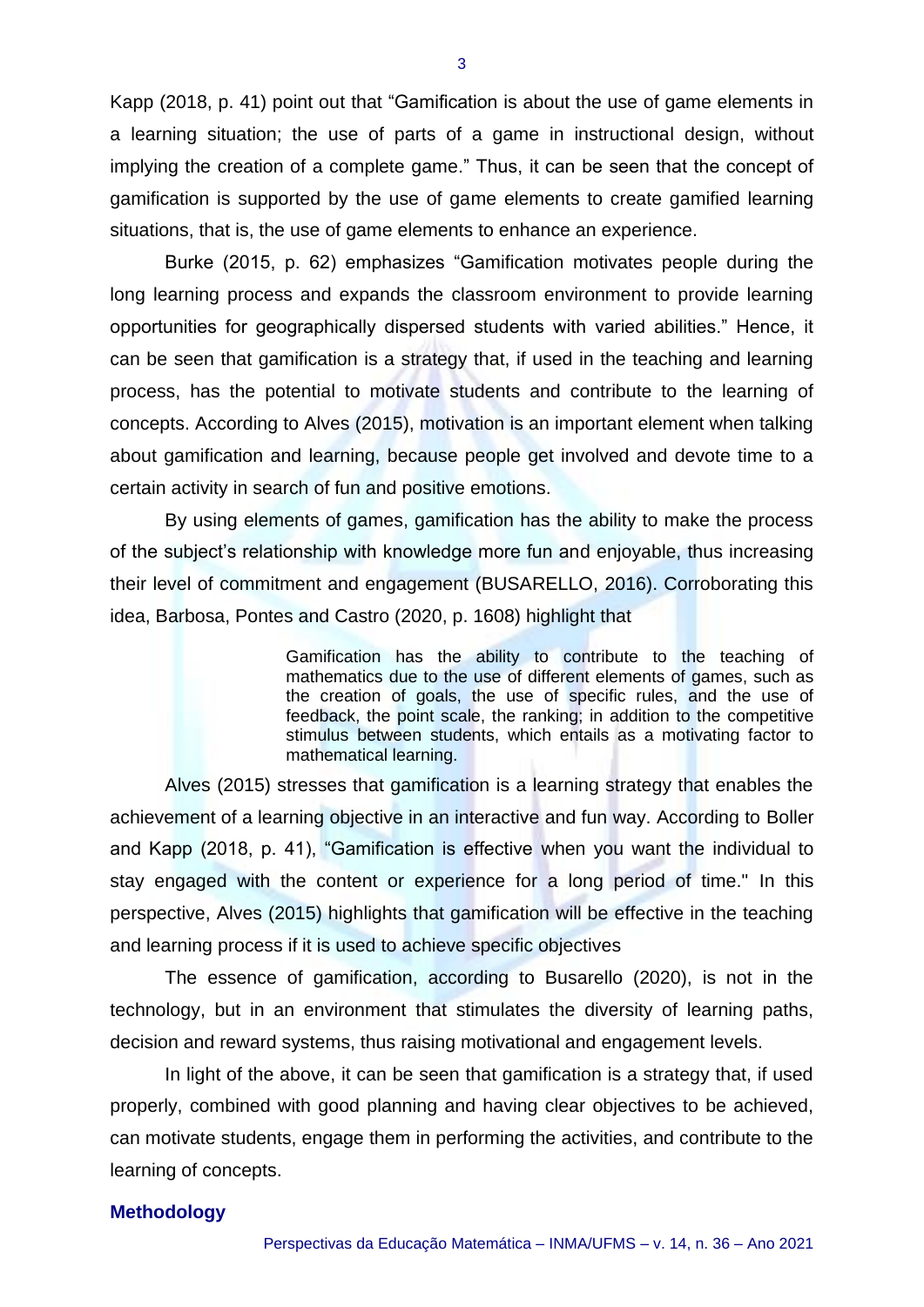This study, of qualitative approach, consists of a mapping of productions on the theme gamifications and Mathematics, which aims to present the result of an investigation carried out in scientific publications, on how gamification has been used in teaching Mathematics. As the object of study is work articles already published in the literature, this study is characterized as bibliographic. According to Marconi and Lakatos (2003, p. 158), "The bibliographical research is a general overview of the main works already carried out, which are important because they are able to provide current and relevant data related to the topic."

A mapping was performed, which, according to Fiorentini et al. (2016, p. 18), is "[...] a systematic process of survey and description of information about the research produced on a specific field of study, covering a certain space (place) and period of time." In order to perform the mapping, the steps proposed by Proença Júnior and Silva (2016) were followed: (1) searching references, (2) collecting references, (3) filtering references and (4) reporting results.

For this mapping, the following databases were consulted: *Google Scholar*, CAPES Theses and Dissertations Catalog, CAPES Portal of Periodic, Computers & Education Journal, Hal Platform and SciELO. In these databases, searches were performed using "Gamification *AND* Mathematics" as searching terms. The papers found were downloaded so that it was possible to analyze them in their entirety, and a summary of them is presented below.

To analyze these publications, in addition to the goal of investigating how gamification has been used in mathematics teaching, a few more questions were listed to guide the analysis: At which grade level has gamification been most used in mathematics teaching? What mathematics content is most often covered? Has gamification been most often used with or without the use of digital technologies? What types of resources are used in the development of gamified proposals?

#### **Results – Analysis and Systematization**

This topic presents the results of the mapping of scientific production on the topic of gamification and mathematics. Sixty-six papers were found using the search terms "Gamification *AND* Mathematics".

After extracting the manuscripts from the databases, a first screening of these papers was performed. Initially, those that were not available online, those that were not available in full, and duplicates were discarded. These exclusion criteria were adopted because versions of the same paper were found in more than one database.

4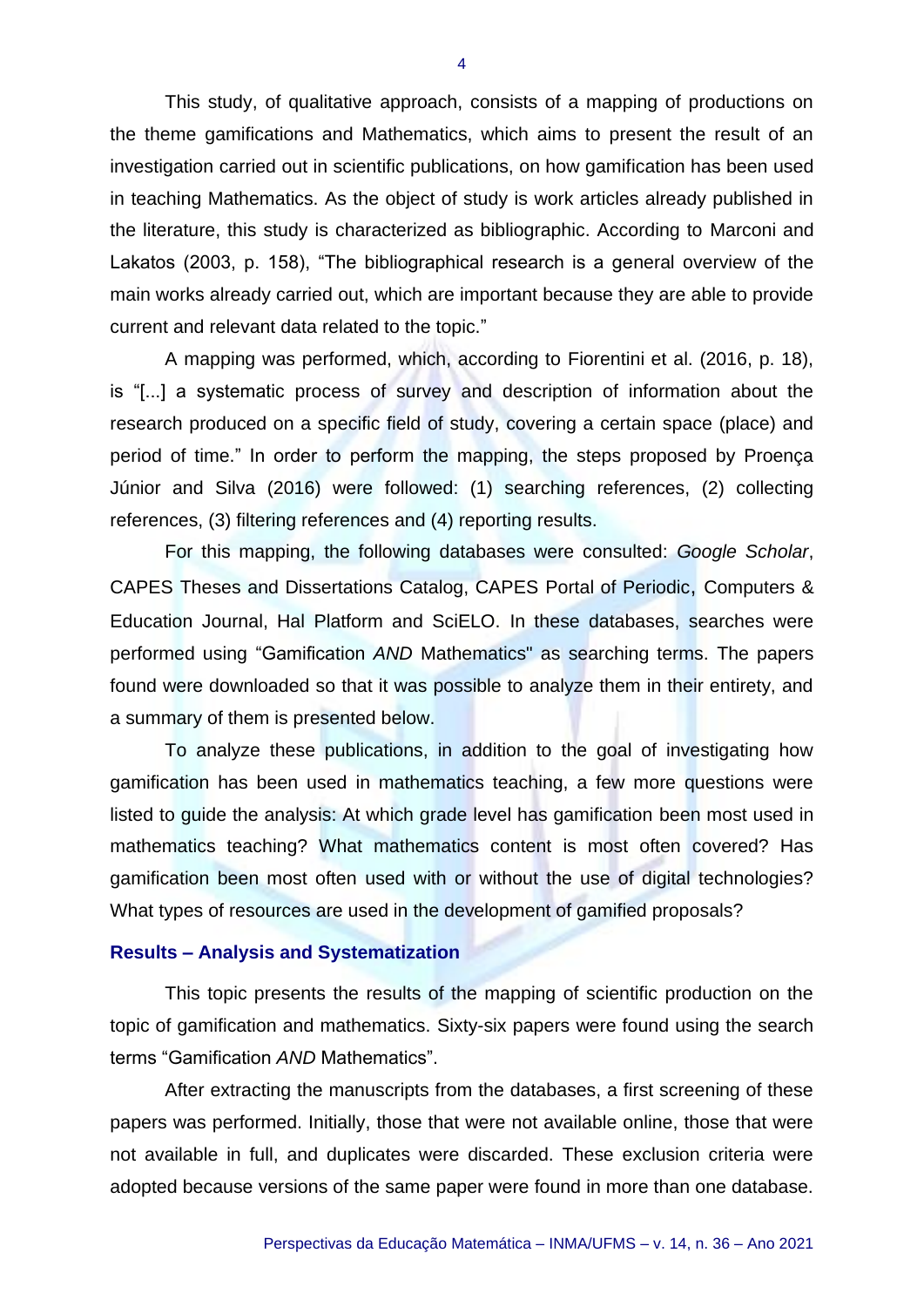In addition, preference was given to analyzing the full version of the articles, since the summarized version did not include the answers to the guiding questions.

Next, the title, abstract and keywords of each manuscript were read. This step aimed at analyzing whether the papers found were in accordance with the terms "Gamification *AND* Mathematics", i.e., whether they dealt with the use of gamification in teaching mathematics, according to their authors. In this step, 28 manuscripts were discarded for not being related to the search terms (as being from other areas such as Biology, for example) or not meeting the established criteria. Thus, 38 papers remained, considering the databases consulted, as shown in Table 1.

| Data Base                                              | <b>Included</b> | <b>Discarded</b> |
|--------------------------------------------------------|-----------------|------------------|
| Google Scholar                                         | 17              | 12               |
| <b>CAPES Thesis and</b><br><b>Dissertation Catalog</b> | 17              | 9                |
| <b>CAPES Portal of Periodics</b>                       | 3               | $6\phantom{1}6$  |
| <b>Computers &amp; Education</b><br>Journal            |                 | $\Omega$         |
| Platform Hal                                           | $\Omega$        |                  |
| <b>SciELO</b>                                          | $\Omega$        | $\Omega$         |
| <b>Total</b>                                           | 38              | 28               |

Table 1 – Number of papers included and discarded from the analysis

Source: created by the authors, based on the data collected.

Analyzing the data in Table 1, it can be seen that the largest number of papers analyzed was from Google Scholar (45%) and the CAPES Thesis and Dissertation Catalog (45%), followed by the CAPES Portal of Periodic (8%) and Computers & Education Journal 2%. Figure 1 shows the years of publication of the analyzed manuscripts.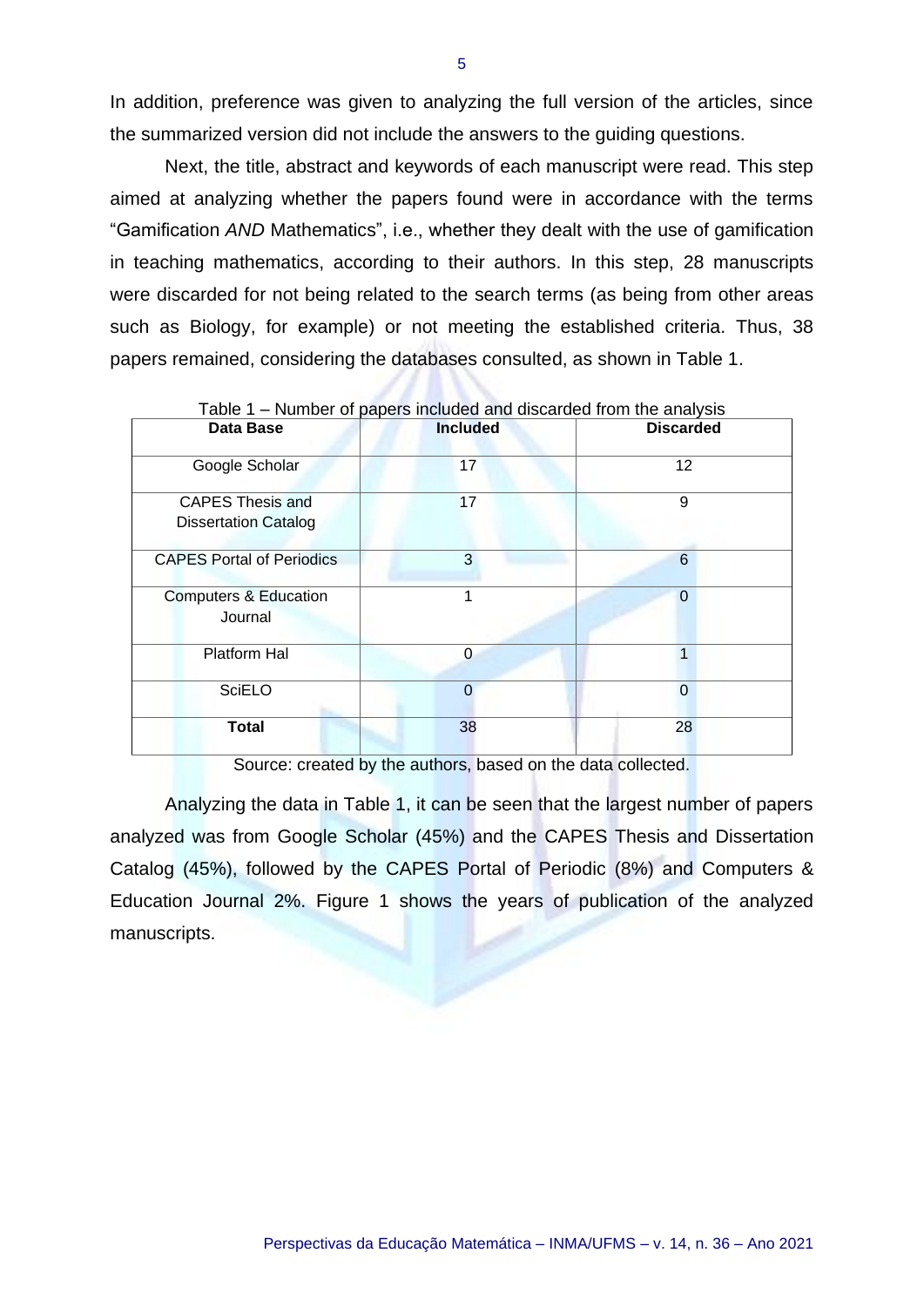

Figure 1 – Graphic of the Year of publication of each Manuscript

Source: created by the authors, based on the data collected

The analysis of Figure 1 allows us to notice that the number of productions related to gamification and Mathematics has been increasing, corroborating the results found by Barbosa, Pontes and Castro (2020). The largest number of publications was in 2019, with 15 papers, followed by 2017, with 9. Thus, it can be seen that this is a current theme, since research on this topic is still being conducted.

In order to have an overview of the publications, they were grouped into two categories. The first category, Chart 1, is composed of theses, dissertations and course completion papers. The second category, Chart 2, is made up of academic articles published in events or periodicals.

| Type of work - Title                  | <b>Authors</b> | <b>Objectives</b>                               |
|---------------------------------------|----------------|-------------------------------------------------|
| Thesis - Design of gamification in    | Simone de      | Investigate whether principles of influence     |
| computationally supported             | Sousa          | can support the use of game elements to         |
| collaborative learning: an approach   | <b>Borges</b>  | harness student susceptibility to persuasion.   |
| for adapting influence principles to  | (2017).        |                                                 |
| player roles                          |                |                                                 |
| Dissertation - Khan Academy:          | Valdeci da     | To analyze the viability of the Khan Academy    |
| possibilities of using the game as a  | Silva          | platform as a pedagogical support tool,         |
| pedagogical support tool in teaching  | Araújo         | through games, in order to verify whether the   |
| and learning fractions in elementary  | (2017).        | use of this resource can motivate and           |
| school.                               |                | enhance the learning of elementary school       |
|                                       |                | students in the content of Fractions in         |
|                                       |                | Mathematics.                                    |
| Dissertation - Use of gamification in | Laís           | Study and define an alternative to decrease     |
| virtual learning environments to      | Zagatti        | undesirable behavior in systems using           |
| reduce the problem of externalization | Pedro          | gamification techniques.                        |
| of undesirable behaviors.             | (2016).        |                                                 |
| Dissertation - Educational            | Valnira        | To investigate the facilitation of the learning |
| gamification for adolescents with     | Aparecida      | process of basic mathematics for adolescents    |
| intellectual disabilities.            | Alves de       | with intellectual disabilities, through the     |
|                                       | Oliveira       | resources of gamification.                      |
|                                       | (2016).        |                                                 |
| Dissertation - Proposition of         | Amaury         | To analyze high school students with the        |
| gamification models for online        | Nogueira       | intention of evaluating the impact of the use   |
| gamification systems: an evidence-    | Neto           | of gamification elements, point, trophy and     |

Chart 1 – Category 1: Theses, Dissertations and Course completion papers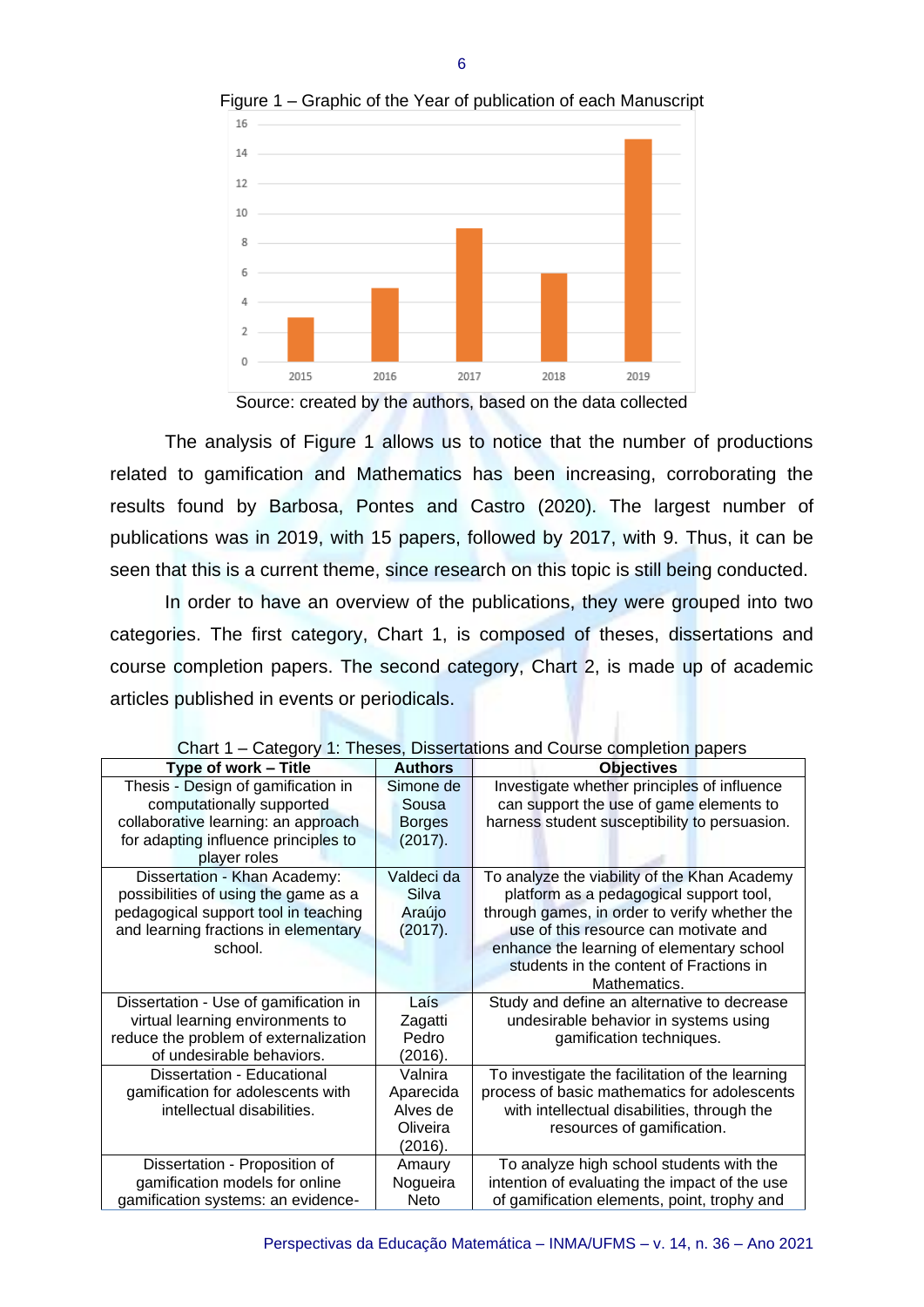| based education approach                                                                                                                                                       | (2016).                                                   | ranking in relation to their engagement, in the<br>context of teaching the subject of high school<br>mathematics.                                                                                                                                                    |
|--------------------------------------------------------------------------------------------------------------------------------------------------------------------------------|-----------------------------------------------------------|----------------------------------------------------------------------------------------------------------------------------------------------------------------------------------------------------------------------------------------------------------------------|
| Dissertation - Gamification and<br>Mathematics Education: a reflection<br>from the perspective of the Theory of<br><b>Didactical Situations.</b>                               | Marcelo<br>dos Santos<br>Gomes<br>(2017).                 | Promote the articulation between the Theory<br>of Didactic Situations and gamification in<br>order to highlight and identify possible<br>relationships between them and,<br>consequently, assist the use of gamification<br>as a teaching strategy based on the TDS. |
| Dissertation - The use of gamification<br>as a didactic strategy in teacher<br>training for the use of educational<br>software.                                                | <b>Bruno</b><br>Santos<br>Ferreira<br>(2015).             | To verify the effectiveness of gamification in<br>the situation of teacher training for the use of<br>SE GGBOOK, through the consideration of<br>Kolb's learning styles (1984).                                                                                      |
| Dissertation - Use of Gamification in<br>Open and Massive Online Courses<br>for Mathematics Teachers'<br><b>Continuing Education</b>                                           | Janaina<br>Aparecida<br>Ponté<br>Coelho<br>(2017).        | To investigate and understand if the elements<br>of gamification applied in courses in MOOC's<br>methodology are able to enhance the<br>interaction and engagement of mathematics<br>teachers in Continuing Education courses.                                       |
| Dissertation - The use of gamification<br>techniques as an aid to Problem<br>Solving in the field of Combinatorial<br>Analysis.                                                | Igor<br>Pereira<br>Aguiar<br>(2019).                      | To validate the use of gamification and<br>Problem Solving techniques as a support for<br>teaching and learning Combinatorial Analysis<br>on mobile devices.                                                                                                         |
| Dissertation - Gamification in<br>Mathematics teaching: an experience<br>in Elementary School                                                                                  | Hugo<br>Carlos da<br>Rosa<br>Esquivel<br>(2017).          | To investigate what is gamification and which<br>paths it can take regarding its applications in<br>Mathematics education in Elementary School.                                                                                                                      |
| Dissertation - Gamification in<br>Mathematics teaching: learning the<br><b>Multiplicative Field</b>                                                                            | Ilson<br>Mendonça<br>Soares<br><b>Prazeres</b><br>(2019). | To analyze the gamification strategy allied to<br>mobile devices as mediators for teaching and<br>learning of Mathematics.                                                                                                                                           |
| Dissertation - Gamification in<br>Mathematics teaching: proposals for<br>teaching Matrices through an<br>alternate reality game.                                               | Pedro<br>Gurgel<br><b>Moraes</b><br>(2017).               | To verify if it is possible to create a gamified<br>environment for teaching Matrices.                                                                                                                                                                               |
| Dissertation - The challenge of<br>teacher education: potentialities of<br>gamification allied to GeoGebra.                                                                    | Rafaela<br>Padilha<br>(2018).                             | To develop and evaluate a training program<br>for teachers of Basic Education with a view to<br>the insertion of gamification in Mathematics<br>teaching allied to the GeoGebra software.                                                                            |
| Dissertation - Contributions of<br>gamification to teaching and learning:<br>a teaching proposal for Financial<br>Mathematics.                                                 | Daniel de<br>Melo<br>Jacobsen<br>(2018).                  | To verify the feasibility of implementing a<br>gamified Teaching and Learning Unit (UEA)<br>in the Moodle platform, with a view to<br>teaching and learning Financial Mathematics<br>concepts.                                                                       |
| Dissertation - Extraction and<br>recommendation of good and bad<br>pedagogical practices from teaching<br>and learning processes using a<br>gamified Intelligent Tutor system. | Sivaldo<br>Joaquim<br>de Santana<br>(2017).               | To extract good and bad pedagogical<br>practices from teaching and learning<br>processes using a gamified Intelligent Tutor<br>System in Primary Education.                                                                                                          |
| Dissertation - Proposal of a<br><b>Mathematics Virtual Learning</b><br>Environment (VLE) for the National<br>High School Exam (ENEM).                                          | Luis Paoli<br>Schiffino<br>Gomez<br>(2015).               | To show that it is still possible to innovate in<br>the teaching of mathematics supported by<br>technologies, focusing on the content<br>required in ENEM.                                                                                                           |
| Dissertation - The use of mobile<br>learning and gamification techniques<br>to support the teaching of Matrices.                                                               | Jorge Luiz<br>Cremontti<br>Filho<br>(2016).               | To develop and validate an application that<br>helps the user of smartphones and tablets in<br>the study of Matrices, based on concepts of<br>mobile learning and gamification techniques.                                                                           |
| Dissertation - The use of gamification<br>in learning mathematics: a case                                                                                                      | Paulo<br>Alexandre                                        | To apply the concept of gamification to the<br>learning of the Trigonometry content domain.                                                                                                                                                                          |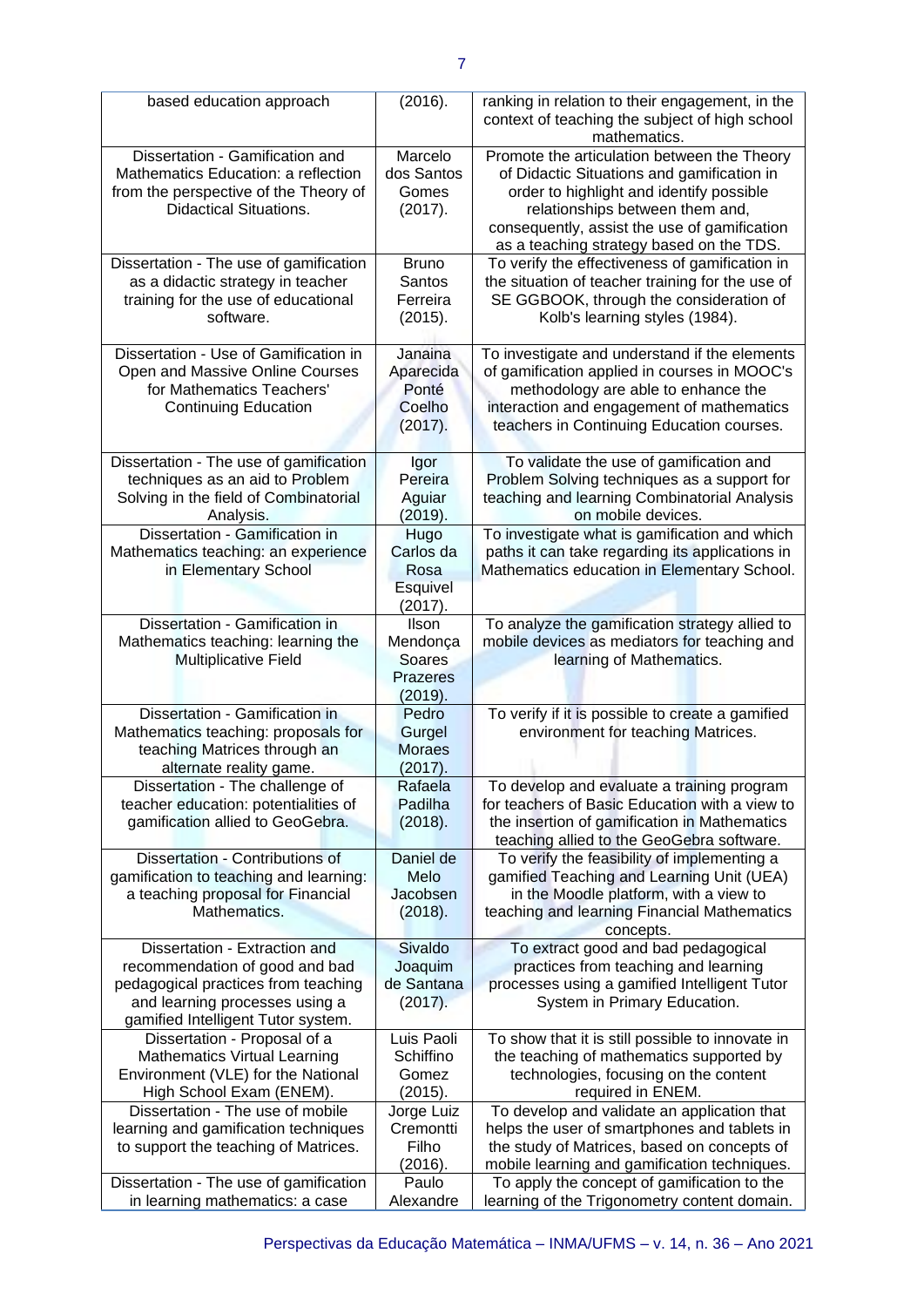| study.                                                                                                                                   | de<br>Andrade<br>Vieira<br>(2019).                      | To evaluate, as far as possible, the impact of<br>the gamification strategies used.                                                                                                                                                                                          |
|------------------------------------------------------------------------------------------------------------------------------------------|---------------------------------------------------------|------------------------------------------------------------------------------------------------------------------------------------------------------------------------------------------------------------------------------------------------------------------------------|
| Dissertation - Gamification of<br>mathematics lessons by eighth grade<br>students.                                                       | Thais<br>Cristine<br>Andreetti<br>(2019).               | To investigate how the process of<br>gamification of mathematics teaching<br>situations occurs when these are designed<br>and carried out by students of an 8th grade of<br>elementary school.                                                                               |
| Dissertation - Gamification as a<br>teaching strategy: the perception of<br>mathematics teachers.                                        | Luiz Otavio<br>Rodrigues<br>Mendes<br>(2019).           | To unveil the possibilities of gamification as a<br>strategy in the teaching and learning<br>processes of mathematics.                                                                                                                                                       |
| <b>Course Conclusion Paper -</b><br>Gamification inserted as support<br>material that stimulates the student in<br>mathematics teaching. | Ana Paula<br><b>Nunes</b><br><b>Medeiros</b><br>(2015). | To verify the effectiveness of the support<br>material: gamification, to arouse the student's<br>interest in teaching mathematics, using it in<br>such a way that his actions within the Virtual<br>Learning Environment have an impact on his<br>teaching-learning process. |

Source: prepared by the authors based on the collected data.

An analysis of the objectives of theses 21 publications in Chart 1, shows that the intention of most of them was to develop and/or apply some resource (such as platforms and games) using gamification elements and/or gamified activities to gamify mathematic classes at various levels of education. It is also noteworthy that the focus of most of these works was the teaching of Mathematics in Basic Education, since only four of them, Mendes (2019), Padilha (2018), Coelho (2017) and Ferreira (2015) deal with proposals for teacher training.

In Chart 2, it is highlighted the second category composed of academic articles published in periodicals or events. Also in this chart, the type of work, title, respective authors and objectives are highlighted, aiming at having an overview of these publications.

| Chart 2 - Category 2: Articles |                              |                                       |
|--------------------------------|------------------------------|---------------------------------------|
| Type of work - Title           | Authors/year                 | <b>Objectives</b>                     |
| Article - Math mobile app for  | Aldenia da Silva Marinho,    | To present a case study of software   |
| elementary school children     | Alexander Von Cernik         | development to support the teaching   |
| from 1st to 3rd grade.         | Melo, Gianpierre Herrera     | of Mathematics.                       |
|                                | Poggi, Marianne Bállico      |                                       |
|                                | Kosiur, Wagner Rosa          |                                       |
|                                | Marrane, Cláudio Boghi       |                                       |
|                                | (2016).                      |                                       |
| Article - Classcraft: learning | Dora Sofia da Cunha          | To describe the implementation of a   |
| that becomes a permanent       | Freire, Ana Amélia           | gamified learning module to stimulate |
| challenge!                     | Amorim Carvalho (2019).      | competition among students and that   |
|                                |                              | would lead to greater motivation for  |
|                                |                              | learning in the subject of            |
|                                |                              | Mathematics.                          |
| Article - Gamification in      | Merris Mozer, Eliza          | To develop and apply, in the          |
| Mathematics Teaching: from     | <b>Adriana Sheuer Nantes</b> | classroom, a Teaching Work Plan,      |
| the Curricular Guidelines of   | (2019).                      | suggested by the Curriculum           |
| Paraná to the classroom, via   |                              | Guidelines of the State of Paraná,    |
| Teaching Work Plan             |                              | having as programmatic content the    |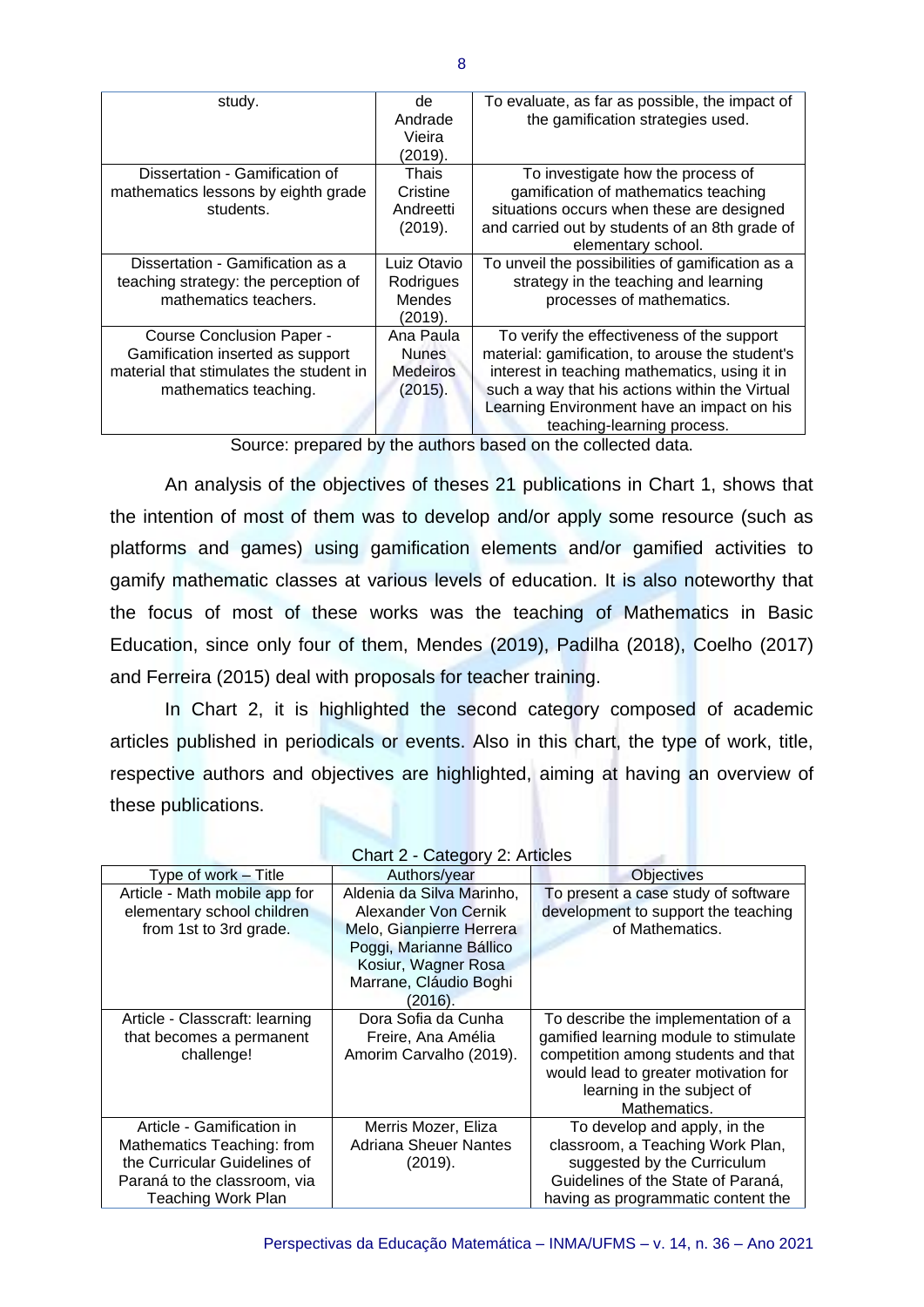|                                                                    |                                                      | Plane Geometry in the subject of<br>Mathematics.                |
|--------------------------------------------------------------------|------------------------------------------------------|-----------------------------------------------------------------|
| Article - Examining                                                | Tomislav Jagust, Ivica                               | To identify the impacts of different                            |
| competitive, collaborative and                                     | Boticki, Hyo-Jeong So                                | types of gamified learning activities -                         |
| adaptive gamification in young                                     | (2018).                                              | competitive, collaborative and                                  |
| students' mathematics                                              |                                                      | adaptive - in elementary school                                 |
| learning.                                                          |                                                      | mathematics classes.                                            |
| Article - Flipped learning and                                     | Daniela Guimarães,                                   | To analyze the contributions of                                 |
|                                                                    |                                                      |                                                                 |
| gamification: two engaging                                         | Idalina Lourido Santos,                              | flipped learning and gamification                               |
| methodologies for teaching                                         | Ana Amélia Amorim                                    | combined with the integration of                                |
| mathematics.                                                       | Carvalho (2018).                                     | digital educational tools, in motivating                        |
|                                                                    |                                                      | students and promoting more active                              |
|                                                                    |                                                      | learning.                                                       |
| Article - Streamlining a math                                      | Luiz Otavio Rodrigues                                | To analyze the receptivity of subjects                          |
| event from the perspective of                                      | Mendes; Emerson Blum                                 | in a mathematical event, with                                   |
| gamification.                                                      | Corrêa; Luciane Grossi;                              | activities from the perspective of                              |
|                                                                    | Fabiane de Oliveira                                  | gamification.                                                   |
|                                                                    | (2018).                                              |                                                                 |
| Article - A study on the use of                                    | Lucio Luzetti Criado,                                | To construct educational games, by                              |
| gamification in teaching                                           | Nelson Luzetti Criado,                               | 9th grade students, to be used as a                             |
| mathematics in elementary                                          | Maria Aranha de Souza                                | strategy for teaching Mathematics in                            |
| school.                                                            | (2019).                                              | 5th grade of elementary school.                                 |
| Article - Gamification: a tool for                                 | Sógenes Geraldo da Silva                             | To stimulate the teacher, especially                            |
| teaching mathematics.                                              | Pereira, José de Aquino                              | of Mathematics, to reflect about                                |
|                                                                    | Santos, Helder Lima Silva                            | gamification as a teaching-learning                             |
|                                                                    | (2019).                                              | strategy.                                                       |
| Article - Gamification of                                          | Gabriel Pinheiro Compto,                             | To highlight the importance of the                              |
| Mathematics in the Federal                                         | Francisco Lucas Lima                                 | development of digital games for the                            |
| Institute of Amazonas.                                             | Sena (2019).                                         | teaching and learning process of                                |
|                                                                    |                                                      | Mathematics.                                                    |
| Article - Gamification of                                          | Jorge Santos, Leandro                                | To contribute to a reflection on the                            |
| mathematics classes                                                | Nascimento, Rafael                                   |                                                                 |
|                                                                    |                                                      | part of Basic Education teachers who                            |
|                                                                    | Costa, Wagner Santos,                                | seek support to provide a better                                |
|                                                                    | Luciane Velasque (2017).                             | implementation of learning situations                           |
|                                                                    |                                                      | in their classrooms.                                            |
| Article - Proposal for the                                         | <b>Ramon Oliveira Borges</b>                         | To develop learning methods with                                |
| application of an extension                                        | dos Santos, Luana                                    | students so that they can objectively                           |
| course in Mathematics using                                        | Maryan de Almeida                                    | and effectively understand essential                            |
| Bloom's Taxonomy and                                               | Rodrigues de Souza,                                  | Math topics that will be covered in                             |
| gamification as Active                                             | <b>Regina Elaine Santos</b>                          | the following years.                                            |
| Methodologies: a case study.                                       | Cabette (2019).                                      |                                                                 |
| Article - Gamification and                                         | Daniel Lisboa de                                     | To develop a digital game that uses                             |
| technology in mathematics                                          | Menezes, Rafael José                                 |                                                                 |
| teaching.                                                          |                                                      | gamification as a way of learning                               |
|                                                                    | Alves do Rego Barros                                 | Mathematics in Federal Educational                              |
|                                                                    | (2019).                                              | Institutions.                                                   |
| Article - Gamification in                                          | Luiz Otavio Rodrigues                                | To show which mathematical content                              |
| Mathematics: contents                                              | Mendes, Emilly Gonzales                              | has been most often addressed with                              |
|                                                                    |                                                      |                                                                 |
| addressed with the strategy by                                     | Jolandek, Luciane Grossi,                            | gamification in the state of Paraná,                            |
| teachers from Paraná.                                              | Mary Ângela Teixeira                                 | as well as to investigate the                                   |
|                                                                    | Brandalise (2019).                                   | development of its application.                                 |
|                                                                    |                                                      |                                                                 |
| Article - Gamification in                                          | Fabrício de Oliveira Lima,                           | To present gamification as a tool                               |
| Mathematics: one of the                                            | Daniel Nicolau Brandão                               | capable of facilitating the teaching of                         |
| possible solutions amidst so                                       | (2019).                                              | mathematics in schools.                                         |
| many discussions.                                                  |                                                      |                                                                 |
| Article - SAM platform:                                            | Antonio Victor Alencar                               | To present the SAM Platform, a web-                             |
| gamification and collaboration                                     | Lundgren, Zildomar                                   | based learning platform, gamified                               |
| in a learning platform for                                         | Carlos Félix (2017).                                 | and collaborative, aimed at teaching                            |
| teaching Mathematics to                                            |                                                      | Mathematics to young people and                                 |
| children with Down Syndrome.                                       |                                                      | children with Down Syndrome.                                    |
| Article - The digital game as a<br>proposal of gamification in the | Thomas Bersagui Milano,<br>Mirian Linhares Siqueira, | To describe the functioning of a<br>digital game that acts as a |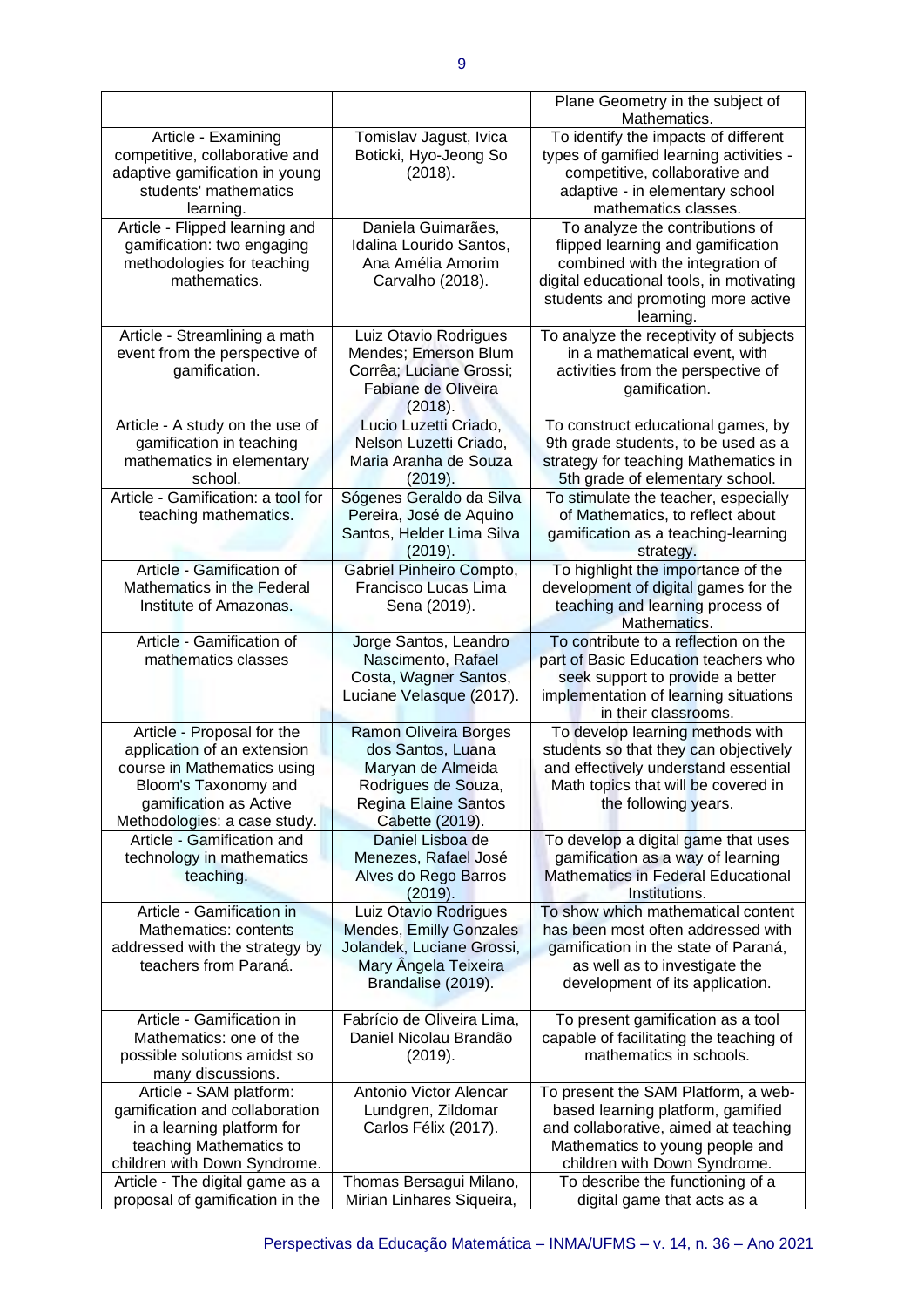| teaching of History of<br>Mathematics.                                                                      | <b>Fernanda Chites</b><br>Azevedo, Lucas Nunes<br>Ogliari (2019).            | gamification proposal in the teaching<br>of this subject, with the purpose of<br>motivating the students and<br>influencing the learning process. |
|-------------------------------------------------------------------------------------------------------------|------------------------------------------------------------------------------|---------------------------------------------------------------------------------------------------------------------------------------------------|
| Article - Gamification in<br>elementary mathematics<br>education: a systematic review<br>of the literature. | Rafaella Alves Pereira<br>dos Santos, Roberto<br>Felício de Oliveira (2018). | To provide an overview of the<br>applicability of gamification in Basic<br>Mathematics education.                                                 |

Source: prepared by the authors based on the collected data.

The analysis of the objectives of the 17 articles presented in Table 2 shows that their focus was the development of gamified proposals to be used in the teaching of mathematics, aiming to motivate students and assist in the learning of contents and concepts. Another relevant aspect is that, in the work of Mendes et al. (2018), the authors developed a gamified proposal in a mathematical event with the aim of engaging the participants of this event. It is noteworthy that only three among the 17 manuscripts analyzed - Milano *et al.* (2019), Santos *et al.* (2017) and Pereira, Santos and Silva (2019) - deal with proposals that focus on the initial and/or continued training of mathematics teachers.

In general, of the 38 publications analyzed in the survey, only seven are proposals developed in the initial and/or continuing education of mathematics teachers. These results corroborate those found by Ritter and Bulegon (2020) in a review conducted on the same theme. These authors point out that there is little research on gamification that has been conducted in the initial and continuing education of mathematics teachers., stressing "[...] the importance of conducting studies on gamification, because it is a teaching strategy that if used properly can motivate students and engage them in the study of contents/concepts." (RITTER, BULEGON, 2020, p. 9).

An analysis of the educational levels in which the papers proposed activities and/or developed proposals was also carried out, to get an idea of which educational level gamification is most used. The results can be seen in Figure 2.

10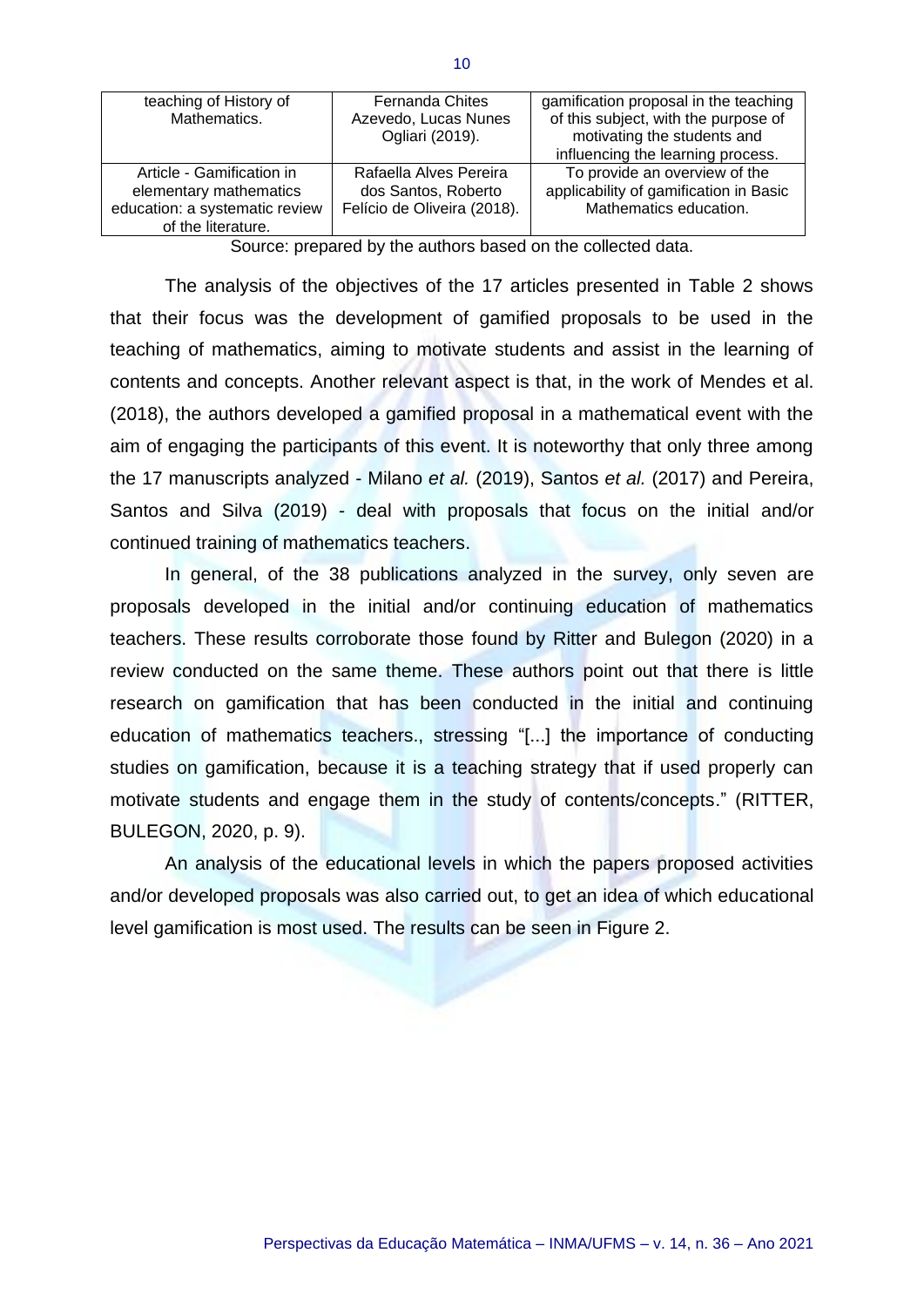

Source: prepared by the authors based on the collected data.

Figure 2 shows that Elementary School (34%) is the school level with the most gamified proposals, followed by High School (24%). Another relevant aspect was the use of gamification in Special Education (5%), showing that gamification can be used in several contexts to help students learn concepts and acquire knowledge. It should be noted that the "others" category is made up of papers that have not been applied to any of the aforementioned educational levels, being theoretical approaches, surveys or state-of-the-art.

From the analysis of the educational levels in which the research was developed, it can be concluded that most publications developed gamified proposals in elementary school. These results corroborate the research of Santos and Oliveira (2018), who conducted a survey on gamification and found that it is used more in elementary school than in high school.

The most covered mathematical contents in the Elementary and High School levels were categorized and are presented in Figure 3.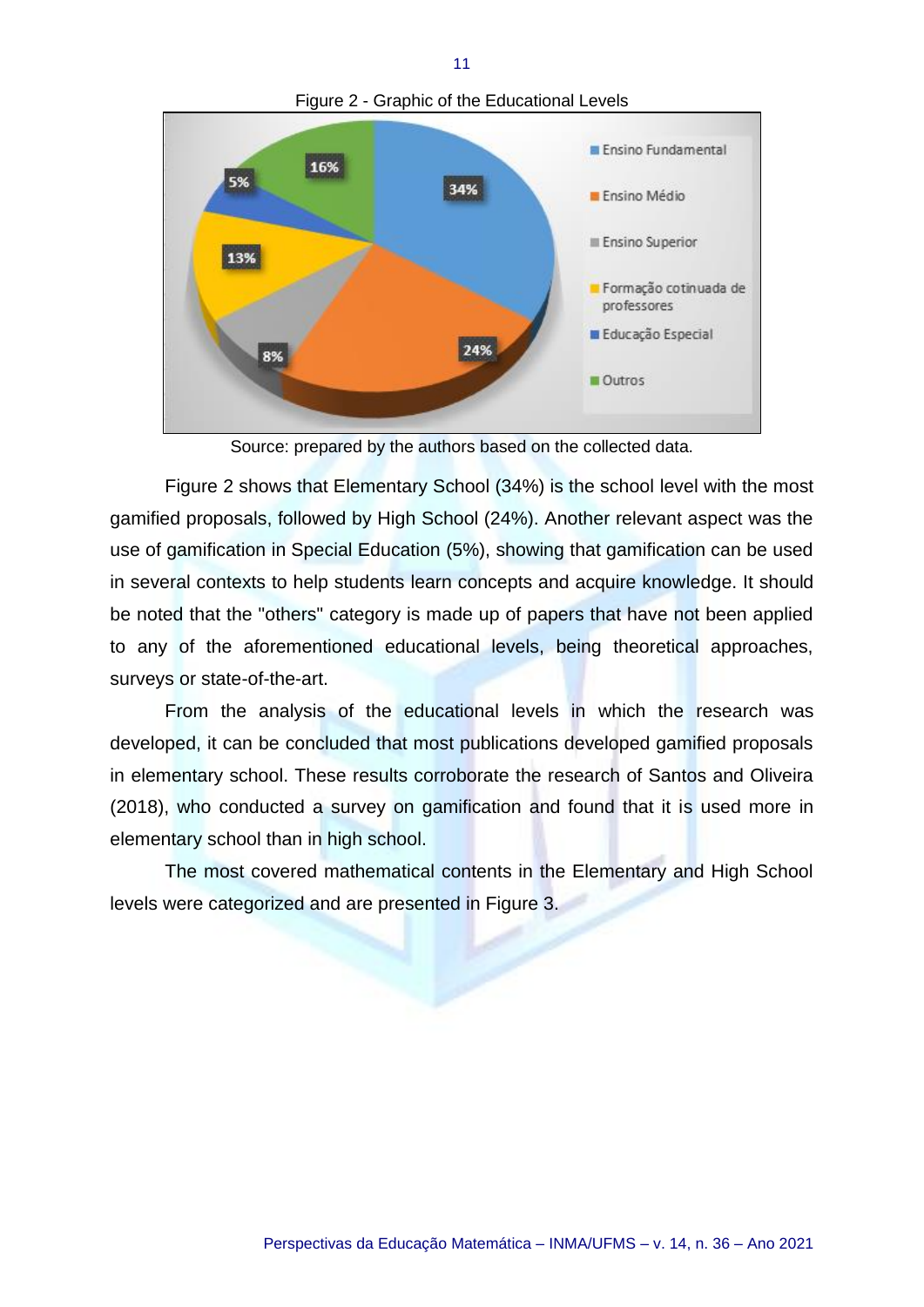

Figure 3 – Graphic of Content covered

12

Source: prepared by the authors based on the collected data.

The analysis of Figure 3 shows that the Four Operations were the most addressed content in the analyzed works (6), followed by Geometry (5), Functions (3), Expressions (2), Quadrilaterals (2) and Number Sets (2).

We also analyzed how the gamified proposals were made: if ICT resources were used or if they were made without the use of technological resources. To this end, three categories were created: mobile (if mobile technology (cell phones and/or tablets) was used in the application of the proposal), desktop (works that used computers to support the gamified proposals) and without ICT (refers to works that created and applied gamified proposals without the use of digital technologies). The results of this analysis are shown in Figure 4.





Source: prepared by the authors based on the collected data.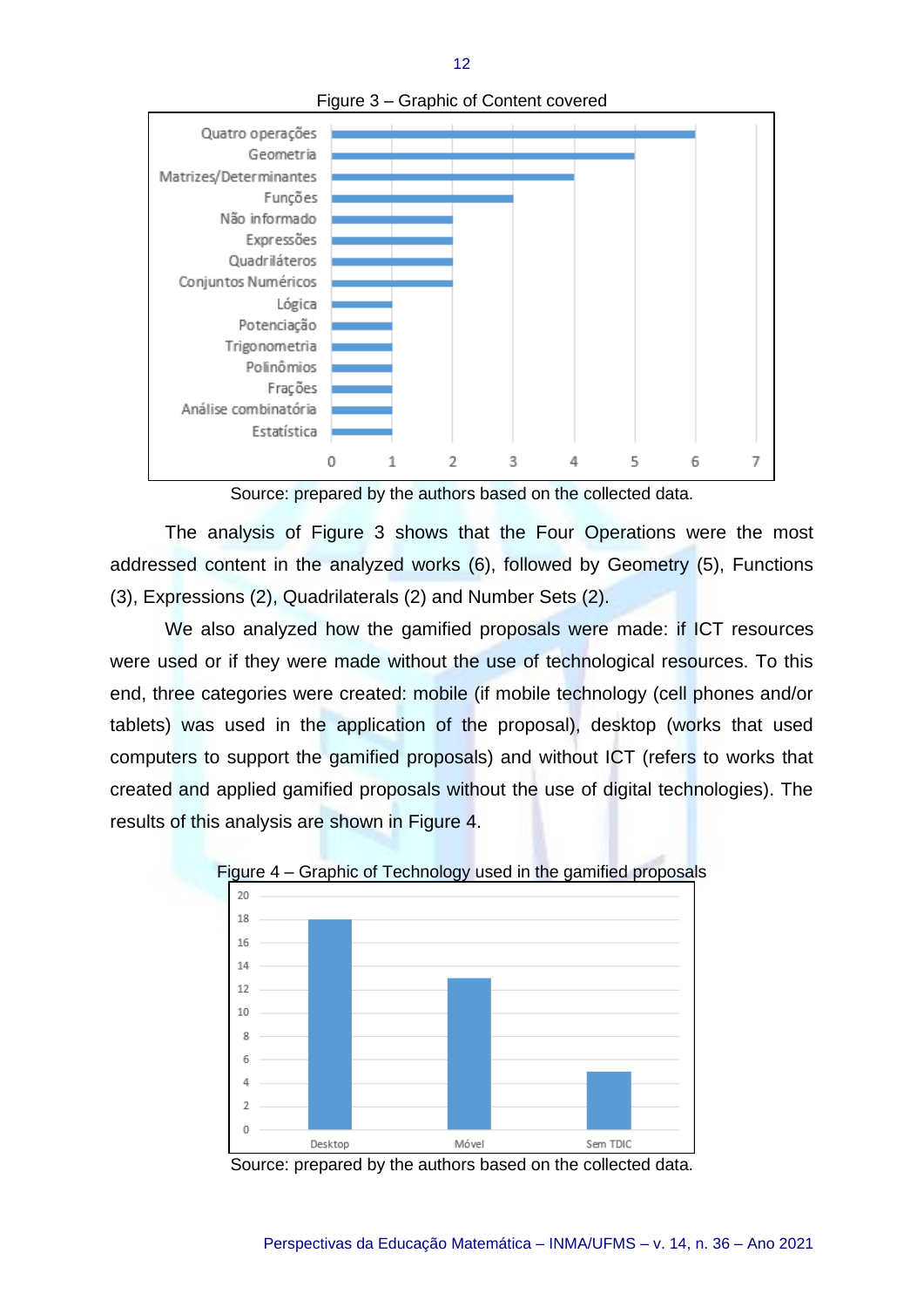It is notable that, in the data presented in Figure 4, only works that applied gamified proposals were included, those that were theoretical or survey studies were not. In addition, some of the studies used more than one technology, such as mobile and desktop technology. Figure 4 shows that desktop was the most used technology (18), followed by mobile (13). Another relevant aspect is that gamified activities were also proposed without the use of ICT, which is also a possibility to engage students when technological resources are not available

In order to present an overview of the resources/ platforms used in the gamified proposals, these were classified into seven categories: games, applications, social networks, digital educational platforms, educational software, technological resources, and teaching resources.

The games category is made up of digital games that can be accessed on the web or by downloading the application. In addition, analog games also make up this category. Applications are understood here, as resources that can be installed on mobile devices and are not games. Social networks include Facebook, WhatsApp, Instagram, and others. Digital educational platforms are online environments organized to meet a certain pedagogical objective. Educational software is software used for pedagogical purposes, such as GeoGebra, Ruler and Compass, among others. Videos, e-mail, Google Forms, and Google Docs form the technological resources category. Finally, the category 'Teaching Resources' is formed by nontechnological materials used for pedagogical purposes, such as puzzles, maps, panels, posters, chalkboard, chalk, cardboard, tape, and permanent markers. The concept map in Figure 5 shows the resources/platforms identified in the productions analyzed.

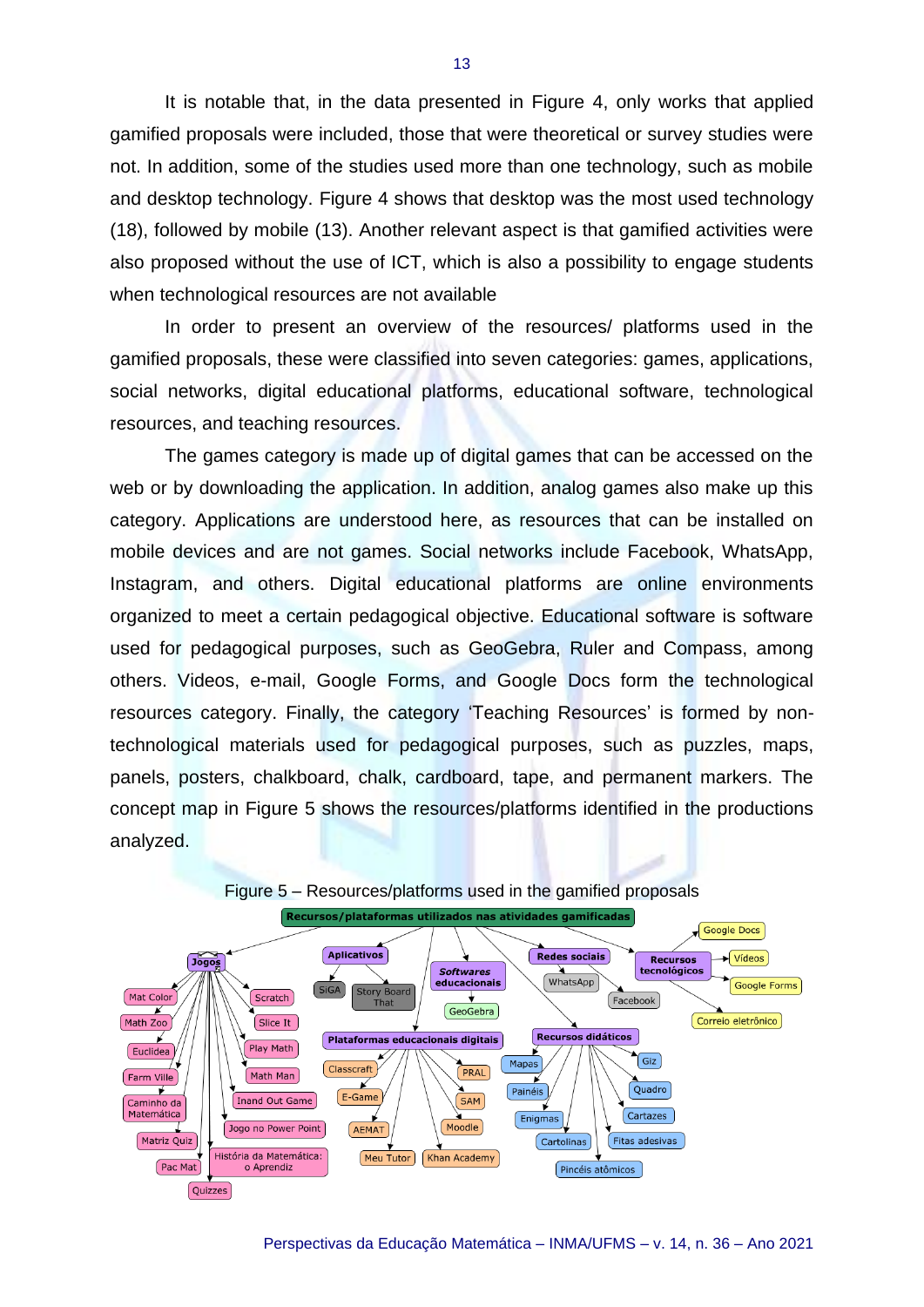Source: prepared by the authors based on the collected data.

An analysis of Figure 5 shows that a variety of resources and platforms were used in gamified proposals. It is noteworthy that, in some works, more than one resource was used. From the analysis of the manuscripts, one can see the use of gamification in at least two contexts in mathematics teaching: [1] from the use of games on digital platforms or gamified activities; [2] using different resources and/or platforms in the development of gamified proposals.

It is noteworthy that 34% of the works made use of games in the construction of gamified proposals for teaching mathematics. It should be noted that, according to Boller and Kapp (2018), gamification consists of the use of game elements in the creation of learning solutions, without requiring the creation of a full game. According to this definition, the construction of gamified proposals can be carried out using the elements of games, without using a game itself. It is also emphasized that it is important to be clear about the difference between gamification and game-based learning, since the latter consists of the use of games to support the teaching and learning process (CONTRERAS-ESPINOSA; EGUIA-GÓMEZ, 2016, p. 63).

It was also noticed that 66% of the manuscripts used game elements and/or proposed gamified activities using various resources (except games) such as Google Forms, puzzles, and others.

#### **Final Considerations**

The aim of this study was to present the results of an investigation of scientific publications on how gamification has been used in mathematics teaching. From the mapping carried out, it was possible to notice that Elementary School is the level of education where more gamified proposals are made, a result also found by Santos and Oliveira (2018). It was also evident that the Four Operations are the mathematical concept most often addressed in gamified proposals.

It was found that most teachers choose to use computers in the gamification of their classes. Moreover, that they use a variety of resources and platforms in the construction of gamified proposals to motivate and engage students.

Therefore, most of the productions analyzed have as their main focus the development of gamified proposals to be used in the teaching of mathematics, in order to motivate students, engage them in performing the activities, and help them learn the concepts.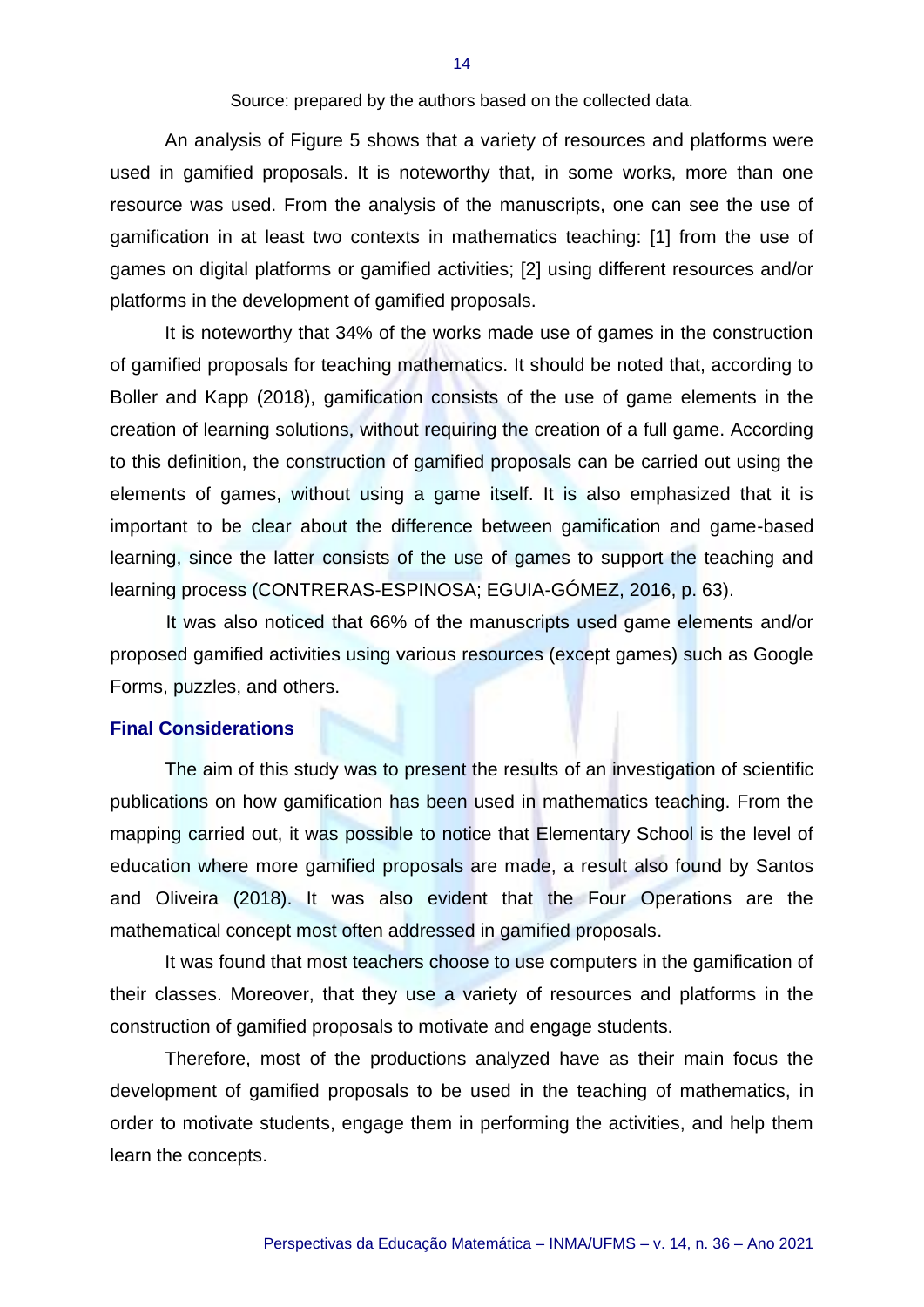It is also important to note that few studies were found focusing on the use of gamification in the initial or continuing education of mathematics teachers, corroborating the results of Ritter and Bulegon (2020). Thus, the need for further studies in this area is evident, since if teachers have knowledge about the use of gamification, they will be more likely to use it in their mathematics classes.

Finally, we emphasize that the implications and contributions of the use of gamification as a pedagogical strategy in mathematics teaching are subject of future research.

#### **Acknowledgments**

This work was carried out with the support of the Coordination for the Improvement of Higher Education Personnel - Brazil (CAPES) - Funding Code 001.

### **References**

AGUIAR, Igor Pereira. **O uso de técnicas de gamificação como auxílio à resolução de problemas no campo da Análise Combinatória**. 2019. 79f. Dissertação (Mestrado Profissional em Matemática em Rede Nacional) - Universidade Federal de Roraima, Boa Vista, 2019.

ALVES, Flora. **Gamification:** como criar experiências de aprendizagem engajadoras: um guia completo: do conceito à prática. São Paulo: DVS Editora, 2015.

ANDREETTI, Thais Cristine. **Gamificação de aulas de Matemática por estudantes do oitavo ano do Ensino Fundamental.** 2019. 128f. Dissertação (Mestrado em Educação em Ciências e Matemática) - Universidade Federal do Paraná, Curitiba, 2019.

ARAÚJO, Valdeci da Silva. **Khan Academy:** possibilidades do uso do jogo como ferramenta de apoio pedagógico no ensino e aprendizagem de Frações no Ensino Fundamental. 2017. 129f. Dissertação (Programa de Mestrado em Metodologias para o Ensino de Linguagens e suas Tecnologias) - Universidade Norte do Paraná, Londrina, 2017.

BARBOSA, Francisco Ellivelton; PONTES, Márcio Matoso de; CASTRO, Juscileide Braga de. A utilização da gamificação aliada às tecnologias digitais no ensino da Matemática: um panorama de pesquisas brasileiras. **Revista Prática Docente**, Instituto Federal de Mato Grosso - Campus Confresa, v. 5, n. 3, p. 1593-1611, set/dez 2020.

BOLLER, Sharon. KAPP, Karl. **Jogar para Aprender:** tudo o que você precisa saber sobre o *design* de jogos de aprendizagem eficazes. São Paulo: DVS Editora, 2018.

BORGES, Simone de Sousa. *Design* **de gamificação em aprendizagem colaborativa com suporte computacional:** uma abordagem para a adaptação de princípios de influência a papéis de jogadores. 2017. 192f. Tese (Doutorado em Ciências de Computação e Matemática Computacional) - Universidade de São Paulo, São Carlos, 2017.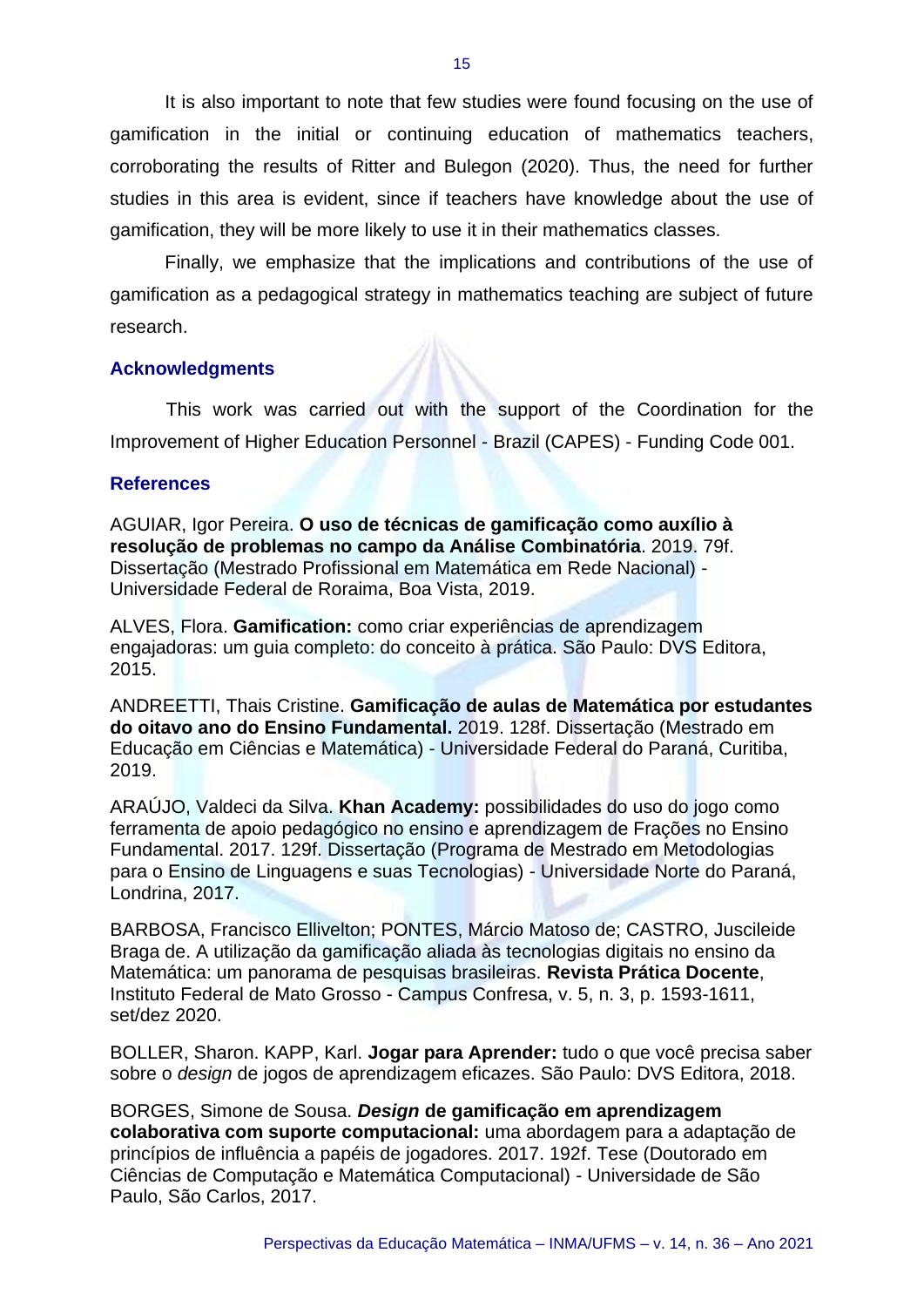BURKE, Brian. **Gamificar:** como a gamificação motiva as pessoas a fazerem coisas extraordinárias. São Paulo: DVS, Editora, 2015.

BUSARELLO, Raul Inácio. **Gamification:** princípios e estratégias. São Paulo: Pimenta Cultural, 2016.

COELHO, Janaina Aparecida Ponté. **Uso de gamificação em Cursos Online Abertos e Massivos para Formação Continuada de Docentes de Matemática**. 130f. 2017. Dissertação (Mestrado em Educação Matemática) – Universidade Federal de Juiz de Fora, Juiz de Fora, 2017.

COMPTO, Gabriel Pinheiro; SENA, Francisco Lucas Lima. Gamificação da Matemática no Instituto Federal do Amazonas. In: Congresso Brasileiro de Informática na Educação, VIII, Workshop de Informática na Escola, XXV, 2019, Brasília. **Anais…** Brasília: 2019, p. 1299-1303. Disponível em: [https://www.br](https://www.br-ie.org/pub/index.php/wie/article/view/8656)[ie.org/pub/index.php/wie/article/view/8656.](https://www.br-ie.org/pub/index.php/wie/article/view/8656) Acesso em: 05 jan. 2021.

CONTRERAS-ESPINOSA, Ruth S.; EGUIA-GÓMEZ, Jose Luis. Pesquisa da avaliação e da eficácia da aprendizagem baseada em jogos digitais: reflexões em torno da literatura científica. In: ALVES, Lynn; COUTINHO, Isa de Jesus. **Jogos digitais e aprendizagem:** fundamentos para uma prática baseada em evidências. Campinas: Papirus, 2016, p. 61-76.

CREMONTTI FILHO, Jorge Luiz. **O uso da aprendizagem móvel e técnicas de gamificação como suporte ao ensino de Matrizes.** 2016. 152f. Dissertação (Mestrado Profissional em Matemática em Rede Nacional) – Universidade Federal de Roraima, Boa Vista, 2016.

CRIADO, Lucio Luzetti; CRIADO, Nelson Luzetti; SOUZA, Maria Aranha de. Um estudo sobre o uso da gamificação no ensino de Matemática no Ensino Fundamental. **Ciência e Ensino**, v. 8, n. 1, p. 116-128, 2019.

ESQUIVEL, Hugo Carlos da Rosa. **Gamificação no Ensino da Matemática:** uma experiência no Ensino Fundamental. 2017. 64f. Dissertação (Mestrado Profissional em Matemática em Rede Nacional) – Universidade Federal Rural do Rio de Janeiro, Seropédica, 2017.

FERREIRA, Bruno Santos. **O uso da gamificação como estratégia didática na capacitação de professores para o uso de** *softwares* **educativos**. 2015. 94f. Dissertação (Mestrado em Educação) - Universidade de Brasília, Brasília, 2015.

FIORENTINI, Dario; GRANDO, Regina Célia; MISKULIN, Rosana Giaretta Sguerra; CRECCI, Vanessa Moreira; LIMA, Rosana Catarina Rodrigues de; COSTA, Marina Carravero. O professor que ensina Matemática como campo de estudo: concepção do projeto de pesquisa. In: FIORENTINI, Dario; PASSOS, Cármen Lúcia Brancaglion; LIMA, Rosana Catarina Rodrigues de. **Mapeamento da pesquisa acadêmica brasileira sobre o professor que ensina Matemática:** período 2001 – 2012. São Paulo: FE/UNICAMP, 2016, p. 17-41.

FREIRE, Dora Sofia da Cunha; CARVALHO, Ana Amélia Amorim. Classcraft: a aprendizagem que se transforma num desafio permanente!. **Revista Intersaberes**, v. 14, n. 31, p. 58-74, 2019.

GOMES, Marcelo dos Santos. **Gamificação e Educação Matemática:** uma reflexão pela óptica da Teoria das Situações Didáticas. 2017. 96f. Dissertação (Mestrado em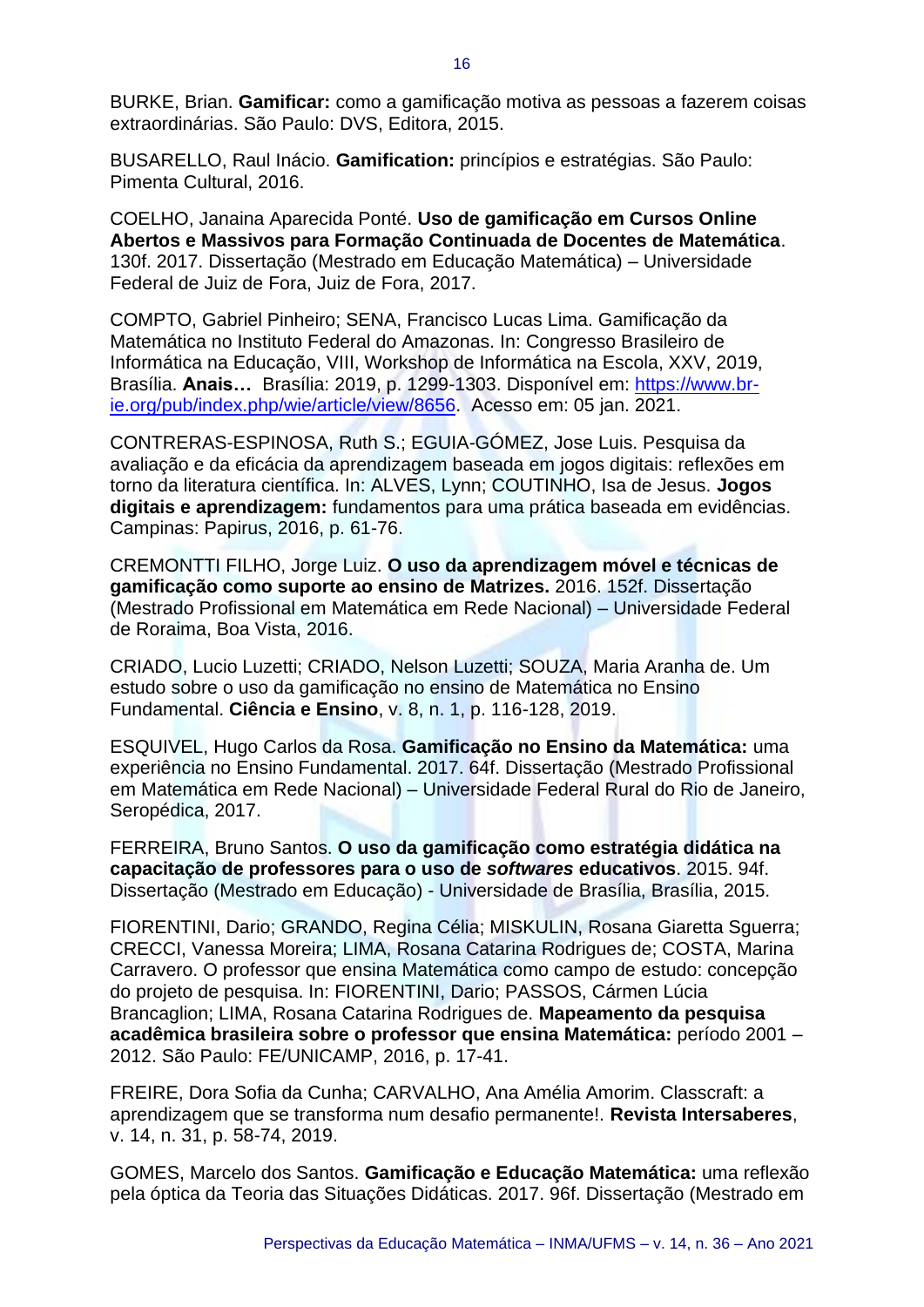Educação Matemática) – Pontifícia Universidade Católica de São Paulo, São Paulo, 2017.

GOMEZ, Luis Paoli Schino. **Proposta de um Ambiente Virtual de Aprendizagem (AVA) de Matemática voltado para o Exame Nacional do Ensino Médio (ENEM)**. 2015. 40f. Dissertação (Mestrado Profissional em Matemática) - da Universidade Federal de Mato Grosso, Cuiabá, 2015.

GUIMARÃES, Daniela; SANTOS, Idalina Lourido; CARVALHO, Ana Amélia Amorim. Aprendizagem Invertida e gamificação: duas metodologias envolventes no ensino da Matemática. **Debates em Educação**, v. 10, n, 22, p. 122-139, set.dez. 2018.

JACOBSEN, Daniel de Melo. **Contribuições da gamificação para o ensino e a aprendizagem:** uma proposta de ensino para Matemática Financeira. 2018. 180f. Dissertação (Mestrado em Ensino de Matemática) - Universidade Franciscana, Santa Maria, 2018.

JAGUST, Tomislav; BOTICKI, Ivica; SO, Hyo-Jeong. Examining competitive, collaborative and adaptive gamification in young learners´ math learning. **Computers & Education**., v. 125, p. 444-457, out. 2018.

LIMA, Fabrício de Oliveira; BRANDÃO, Nicolau Brandão. Gamificação em matemática: umas das possíveis soluções em meio a tantas discussões. **Brazilian Journal of Development**, Curitiba, v. 5, n. 11, p.27890-27901, nov. 2019.

LUNDGREN, Antonio Victor Alencar; FÉLIX, Zildomar Carlos. Plataforma SAM: a gamificação e a colaboração em uma plataforma de aprendizagem para o ensino da Matemática em crianças portadoras de Síndrome de Down. In: Congresso Brasileiro de Informática na Educação, VI, Simpósio Brasileiro de Informática na Educação, XXVIII, 2017, Recife. **Anais…** Recife: 2017, p. 625-634. Disponível em: [https://www.br-ie.org/pub/index.php/sbie/article/view/7591.](https://www.br-ie.org/pub/index.php/sbie/article/view/7591) Acesso em: 05 jan. 2021.

MARCONI, Marina de Andrade; LAKATOS, Eva Maria. **Fundamentos de Metodologia Científica**. São Paulo: Atlas, 2003.

MARINHO, Aldenia da Silva; MELO, Alexander Von Cernik; POGGI, Gianpierre Herrera; KOSIUR, Marianne Bállico; MARRANE, Wagner Rosa; BOGHI, Cláudio. Aplicação móvel de matemática no ensino básico para crianças do ensino fundamental I do 1° ao 3° ano. **Research, Society and Development**, v. 3, n. 1, p. 69-90, nov. 2016.

MEDEIROS, Ana Paula Nunes. **A gamificação inserida como material de apoio que estimula o aluno no ensino de Matemática**. 2015. 59f. Trabalho de Conclusão de Curso (Especialização em Mídias na Educação) – Universidade Federal do Rio Grande do Sul, Porto Alegre, 2015.

MENDES, Luiz Otavio Rodrigues. **A gamificação como estratégia de ensino: a percepção de professores de Matemática**. 2019. 188f. Dissertação (Mestrado em Ensino de Ciências e Educação Matemática) - Universidade Estadual de Ponta Grossa, Ponta Grossa, 2019.

MENDES, Luiz Otavio Rodrigues; CORRÊA, Emerson Blum; GROSSI, Luciane; OLIVEIRA, Fabiane de. Dinamizando um evento de Matemática sob a perspectiva da gamificação. **Revista ESPACIOS**, v. 39, n. 52, p. 1-13, 2018.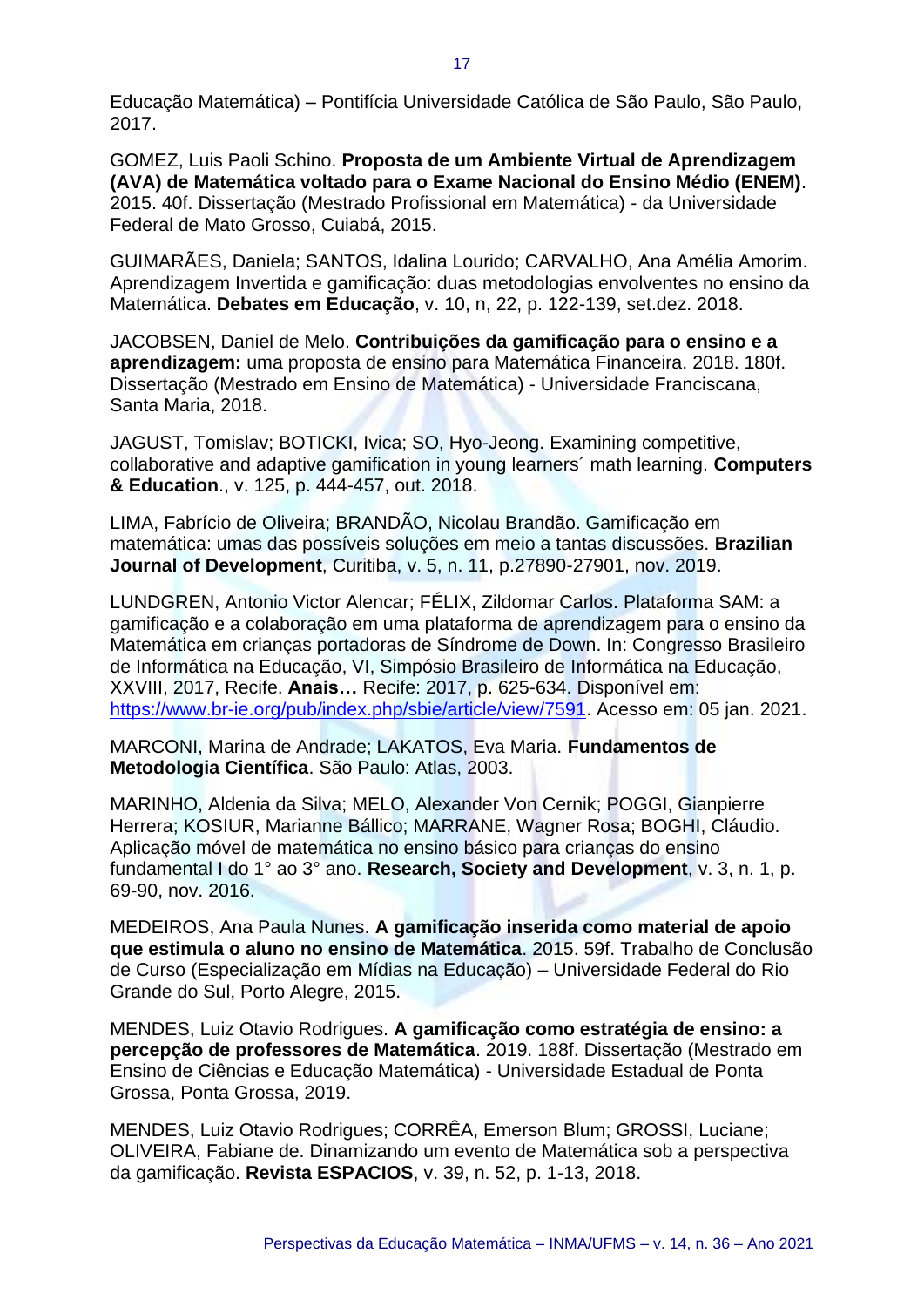MENDES, Luiz Otavio Rodrigues; JOLANDEK, Emilly Gonzales; GROSSI, Luciane; BRANDALISE, Mary Ângela Teixeira. Gamificação em Matemática: conteúdos abordados com a estratégia por professores Paranaenses. **Redin**, v. 8, n. 1, p. 1-12, 2019.

MENEZES, Daniel Lisboa de; BARROS, Rafael José Alves do Rego. Gamificação e Tecnologia no Ensino da Matemática. In: Colóquio Nacional, V, Colóquio Internacional, II, 2019, Natal. **Anais…** Natal: 2019, p. 1-10. Disponível em: [https://coloquioep.com.br/anais/trabalhos/linha2/submissao27.pdf.](https://coloquioep.com.br/anais/trabalhos/linha2/submissao27.pdf) Acesso em: 05 jan. 2021.

MILANO, Thomas Bersagui; SIQUEIRA, Mirian Linhares; AZEVEDO, Fernanda Chites; OGLIARI, Lucas Nunes. O jogo digital como proposta de gamificação no ensino de História da Matemática. **Boletim Cearense de Educação e História da Matemática**, vol. 6, n. 17, p. 20-33, 2019.

MORAES, Pedro Gurgel. **Gamificação no ensino de Matemática:** propostas para o ensino de Matrizes através de um jogo de realidade alternativa. 2017. 76f. Dissertação (Mestrado em Matemática) – Universidade Rural do Semi-árido, Mossoró, 2017.

MOZER, Merris; NANTES, Eliza Adriana Sheuer. Gamificação no Ensino de Matemática: das Diretrizes Curriculares do Paraná à sala de aula, via Plano de Trabalho Docente. **Research, Society and Development**, v. 8, n. 4, p. 1-30, 2019.

NOGUEIRA NETO, Amaury. **Proposição de modelos de gamificação para sistemas de gamificação online:** uma abordagem baseada na educação baseada em evidências. 2016. 96f. Dissertação (Mestrado em Modelagem Computacional de Conhecimento) – Universidade Federal de Alagoas, Maceió, 2016.

OLIVEIRA, Valnira Aparecida Alves de. **Gamificação educacional para adolescentes com deficiência intelectual**. 2016. 198f. Dissertação (Mestrado em Desenvolvimento de Tecnologias) - Instituto de Tecnologia para o Desenvolvimento em parceria com a Faculdade Cidade Verde, Curitiba, 2016.

PADILHA, Rafaela. **O desafio da Formação Docente: potencialidades da gamificação aliada ao GeoGebra.** 2018. 174f. Dissertação (Mestrado em Ensino de Ciências e Matemática) - Universidade de Caxias do Sul, Caxias do Sul, 2018.

PEDRO, Laís Zagatti. **Uso de gamificação em ambientes virtuais de aprendizagem para reduzir o problema da externalização de comportamentos indesejáveis.** 2016. 150f. Dissertação (Mestrado em Ciências de Computação e Matemática Computacional) - Universidade de São Paulo, São Carlos, 2016.

PEREIRA, Sógenes Geraldo da Silva; SANTOS, José de Aquino; SILVA, Helder Lima. Gamificação um instrumento a serviço do ensino da Matemática. In: Encontro Baiano de Educação Matemática, XVIII, 2019, Ilhéus. **Anais…** Ilhéus: 2019, p. 1-5. Disponível em:

[https://casilhero.com.br/ebem/mini/uploads/anexo\\_final/6a69a6c2dd4bf0a4e8e36079](https://casilhero.com.br/ebem/mini/uploads/anexo_final/6a69a6c2dd4bf0a4e8e36079c3295823.pdf) [c3295823.pdf](https://casilhero.com.br/ebem/mini/uploads/anexo_final/6a69a6c2dd4bf0a4e8e36079c3295823.pdf) . Acesso em: 02 fev. 2021.

PRAZERES, Ilson Mendonça Soares. **Gamificação no ensino da Matemática: aprendizagem do campo multiplicativo**. 2019. 200f. Dissertação (Mestrado em Ensino de Ciências e Matemática) – Universidade Federal de Alagoas, Maceió, 2019.